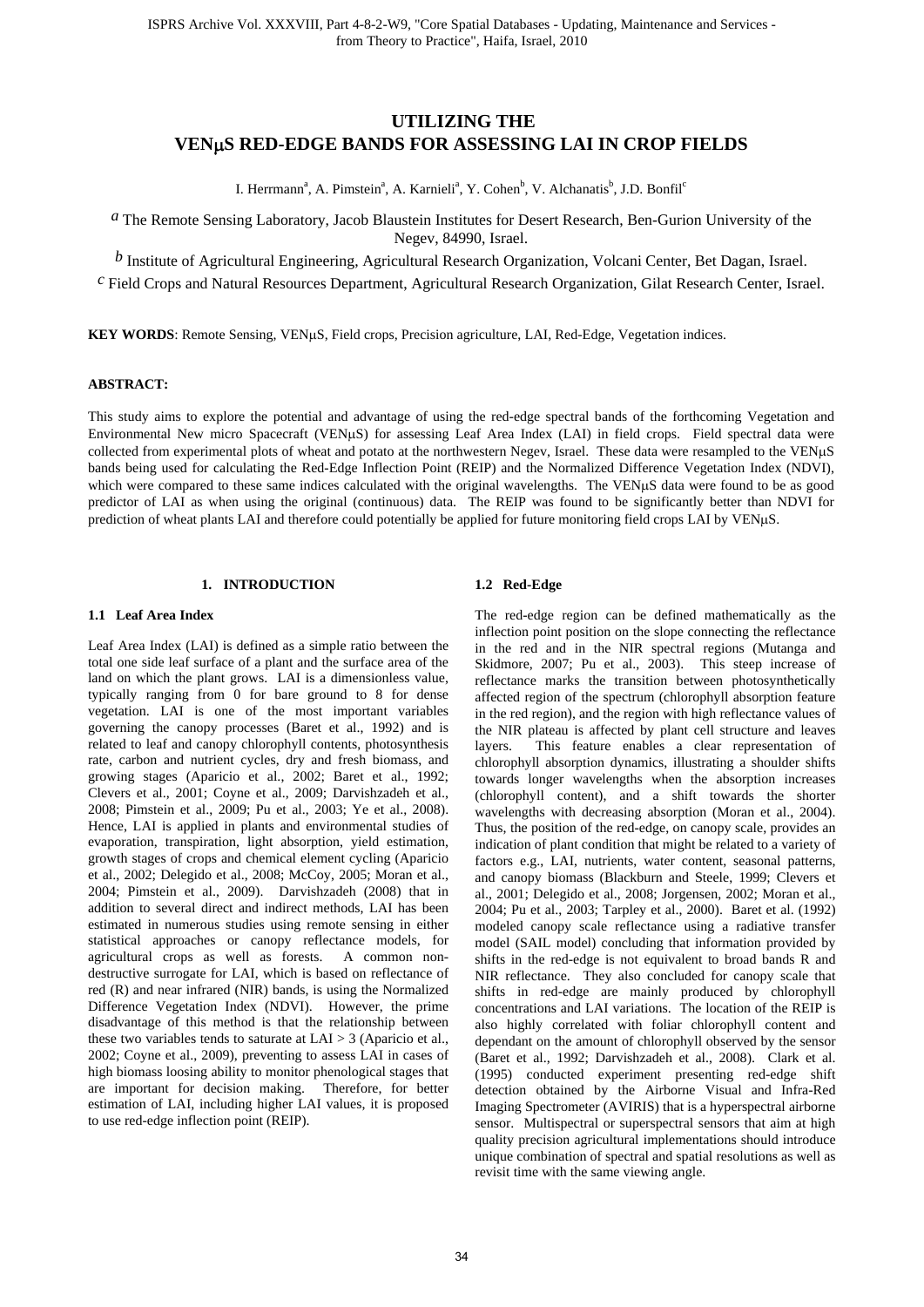Due to the importance of the above-mentioned variables for vegetation monitoring in general, and for agriculture in particular, many spectral indices were derived to assess and correlate these variables with the state and condition of different crops. In recent years, most of the high spatial resolution operational satellites (e.g., Ikonos, QuickBird, RapidEye, GeoEye) are characterized by a small number of broad spectral bands, usually in the blue (B), green (G), R, and NIR. Due to their high spatial resolution, these systems are frequently applied for precision agriculture tasks. However, their spectral ability is limited mainly for simple broad-band vegetation indices. In this regard, it is important to mention that only one superspectral spaceborne system, MERIS, has 15 bands ranging from 390 to 1040 nm with programmable bandwidth ranging from 2.5 to 30 nm. The 4 red-edge bands are centered at 681.25, 708.75, 753.75 and 760.625 nm and commonly set to bandwidths of 7.5, 10, 7.5 and 3.75 nm, respectively. However, this system is characterized by spatial resolution of 300 m and therefore is not suitable for precision agriculture applications. The future superspectral satellite Sentinel-2, to be launched in 2013, is aiming at environmental applications. It will include 4 red-edge bands centered at 665, 705, 740 and 775 nm with bandwidth of 30, 15, 15 and 20 nm, and a spatial resolution of 10, 20, 20 and 20 m, respectively. This spatial resolution is still not enough for precision agricultural implementations.

#### **1.3 Vegetation and Environmental New micro Spacecraft**

Another future superspectral spaceborne system, named Vegetation and Environmental New micro Spacecraft (VENμS) will be launched in 2011. This system is characterized by high spatial  $(5.3 \text{ m})$ , spectral  $(12 \text{ spectral bands in the visible - near})$ infrared), and temporal (2 days revisit time) resolutions. In this regard, the most notable feature is the availability of four bands along the red-edge, centered at 667, 702, 742, and 782 nm with bandwidth of 30, 24, 16 and 16 respectively, as presented in Table 1. The satellite will circulate in a near polar sunsynchronous orbit at 720 km height and will acquire images with 27 km swath. The tilting capability, up to 30 degree along and across track, will provide more flexibility enabling to detect targets at up to 360 km off-nadir. All data for a given site will be acquired with the same observation angle in order to minimize directional effects. Due to these combined unique capabilities, the primary objective of this system is vegetation monitoring. Moreover, it will be specifically suitable for precision agriculture tasks such as site-specific management that can be applied in decision support systems. .

| <b>Band#</b>   | <b>Band</b><br>center (nm) | <b>Bandwidth</b><br>(nm) |  |  |  |
|----------------|----------------------------|--------------------------|--|--|--|
| 1              | 420                        | 40                       |  |  |  |
| $\overline{c}$ | 443                        | 40                       |  |  |  |
| 3              | 490                        | 40                       |  |  |  |
| $\overline{4}$ | 555                        | 40                       |  |  |  |
| 5              | 620                        | 40                       |  |  |  |
| 6              | 620                        | 40                       |  |  |  |
| 7              | 667                        | 30                       |  |  |  |
| 8              | 702                        | 24                       |  |  |  |
| 9              | 742                        | 16                       |  |  |  |
| 10             | 782                        | 16                       |  |  |  |
| 11             | 865                        | 40                       |  |  |  |
| 12             | 910                        | 20                       |  |  |  |

Table 1. VENμS bands

#### **1.4 Objectives**

This study is strived to demonstrate the ability of the VENμS spectral bands to assess accurately LAI values in field crops. The first step is to find out if the spectral resolution of  $VEN\mu S$ is appropriate for LAI assessment. Then the relation to LAI and its prediction abilities by the whole spectra as well as by REIP and NDVI, obtained by continuous spectra will be compared to the same analyses obtained by resampled VENμS data.

## **2. METHODOLOGY**

The measurements acquired were ground spectral reflectance from canopy and the LAI of the plants included in the field of view of the spectral measurements. These were obtained in the north-west part of the Negev in Israel, for wheat and potato plants in experimental plots. The wheat measurements were conducted along two growing seasons, in the winters of 2003- 04 (2004) and 2004-05 (2005), at Gilat Research Center (31° 21' N, 34° 42' E). The potato measurements were also conducted along two growing seasons in the autumn of 2006 and the spring of 2007, in experimental plots at Kibbutz Ruhama  $(31°28' N, 34°41' E).$ 

The measurements in the wheat fields were obtained from around 20 days after emergence, until the heading stage around 90 days after emergence (Pimstein et al., 2007a). The measurements in the potato field were obtained from around 45 days after emergence, until around 90 days after emergence. 150 measurements were acquired in the 2004 season, 96 measurements in 2005, 120 measurements were obtained in the 2006 season and 100 measurements in the 2007. The total number of spectral measurements is 466. The data were analyzed by 7 different data sets: each growing season (e.g. 4 data sets); each crop (e.g. 2 data sets); and all the data together (e.g. 1 data set).

Each spectral measurement was followed by a LAI one. Canopy reflectance measurements were obtained using Analytical Spectral Devices (ASD) FieldSpec Pro FR spectrometer with a spectral range of  $350-2500$  nm, and  $25^\circ$ field of view. The spectral measurements were collected +/- 2 hours of solar noon, under clear skies in nadir orientation. The measurements were collected from 1.5 m above the ground, generating an instantaneous field of view of about  $0.35 \text{ m}^2$ . Along the season, as the height of the crops increased, the sensor's distance from the top of the canopy diminished from almost 1.5 m to 0.7 m for wheat canopy (Pimstein et al., 2007b) and to 0.9-1.3 m for potato canopy (Herrmann et al., In press). The height differences are corresponding to a field of view around  $0.08 \text{ m}^2$  and  $0.13$ -0.26 m<sup>2</sup>, respectively. Pressed and smoothed powder of barium sulfate  $(BaSO<sub>4</sub>)$  was used as a white reference (Hatchell, 1999) for the potato spectral data acquisition and the standard white reference panel (Spectralon Labsphere Inc.) for the wheat spectral data collection. The LAI was measured by the AccuPAR LP-80 device, that was programmed differently according to each crop and location based on the operation instructions (Decagon Devices, 2003). Each LAI value for data analysis is an average of three readings (replications). The three readings were collected from exactly the same location at which the canopy reflectance was measured.

The spectral data were resampled to VENμS spectral bands, being presented from now onwards as Continuous spectra and VENμS spectra, respectively. For both data formations, continuous and VENμS, the partial least squares (PLS) analysis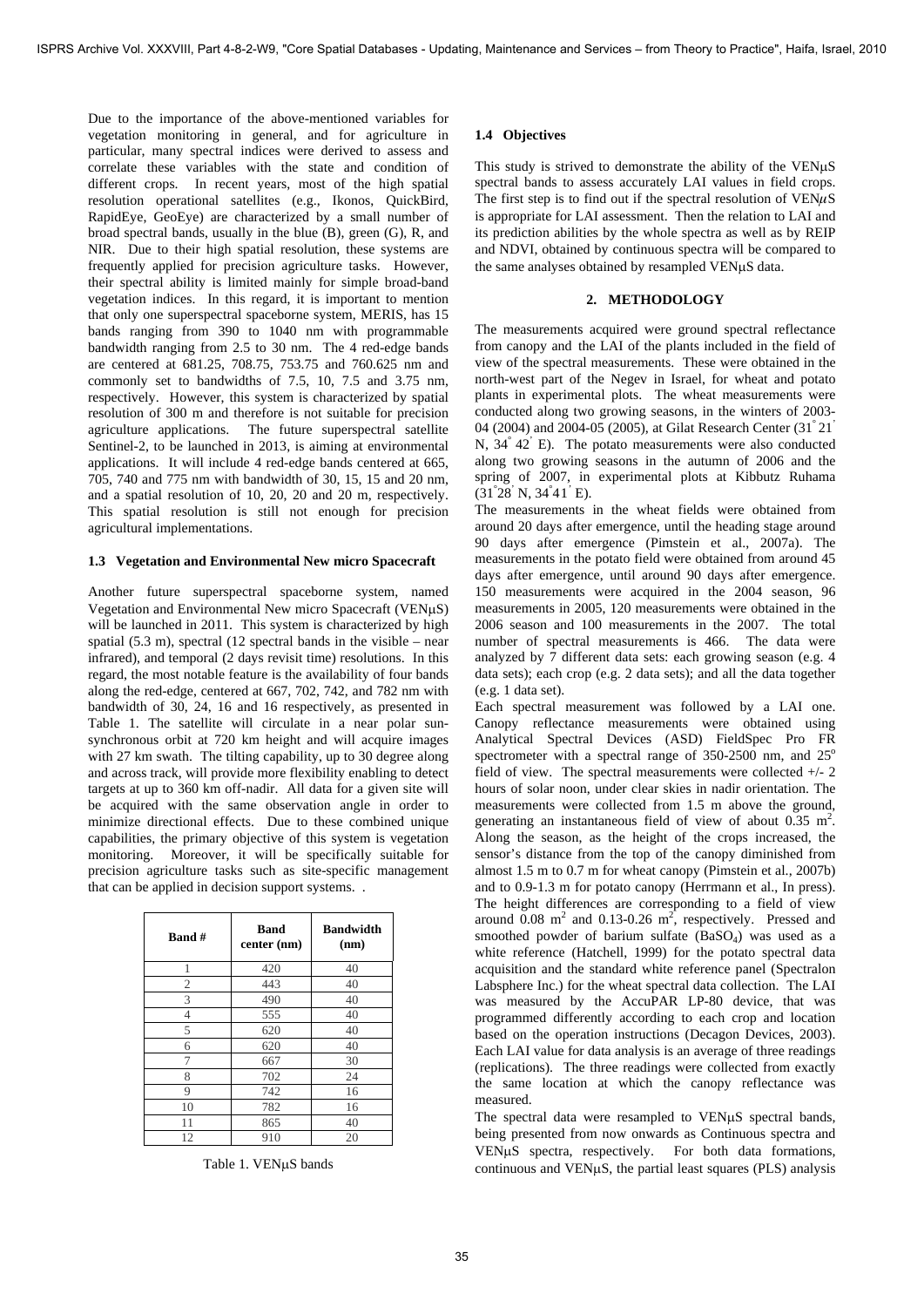was applied in order to find out the wavelengths and bands that are most influenced by LAI variation. Prediction by the root mean square error prediction (RMSEP) of LAI was calculated for the *continuous* as well as the *VEN*μ*S spectra*. Each of the 7 data sets was randomly sorted, and divided to 60% calibration and 40% validation. This prediction was implemented by The Unscrambler<sup>®</sup> software v.9.1. In order to know if there is any difference between pairs of correlation coefficient (r) values, the "difference tests" was applied using Statistica v.9 software. Two known vegetation indices values were calculated using both data formations, NDVI (Rouse et al., 1974) and REIP (Guyot and Baret, 1988). In formulas (1) and (2) the  $\rho$  stands for reflectance in certain wavelength (the center of the VENμS band) and expressed in nanometers.

$$
NDVI = \frac{\rho_{782} - \rho_{667}}{\rho_{782} + \rho_{667}}
$$
 (1)

REIP = 
$$
700 + 40\{\frac{[(\rho_{667} + \rho_{782})/2] - \rho_{702}}{\rho_{738} - \rho_{702}}\}
$$
 (2)

The indices values were scatter plotted with LAI to provide general saturation examination as well as in order to obtain the correlation coefficient (r) values for linear relation between each of the indices and LAI. In order to apply prediction by the two indices each of the 7 data sets was randomly sorted, and divided to 60% calibration and 40% validation. LAI prediction by linear modeling was applied for both indices calculated by continuous as well as VENμS spectra the RMSEP was calculated in order to evaluate the prediction.

## **3. RESULTS AND DISCUSSION**

Figure 1 presents the regression coefficient plots of the PLS model for all data. In this figure both Y axis values present the regression coefficients of VENμS spectra and continuous spectra. It is shown that both data formations have the same trend and that the red-edge region is highly influenced by LAI variability.



Figure 1. Figure 1. Regression coefficients of the continuous and VENμS spectra correlation with LAI (all data)

Table 2 presents the correlation coefficient (r) values of LAI predicted by both data formations for the entire spectra versus the observed LAI. All the r values are significant  $(p<0.05)$ . According to the RMSEP values (Table 2) it can be concluded that the VENuS spectra can predict LAI as good as the continuous spectra. The probability (p) values of the data formation comparison intend to show similarity or dissimilarities between the data formations. Since all p values (except one case) are higher than 0.05, continuous spectra and VENuS spectra are with high probability the same in their abilities to predict LAI.

|                |      | <b>VENuS</b> |      | <b>Continuous</b> | Data<br>formation<br>comparison |
|----------------|------|--------------|------|-------------------|---------------------------------|
|                | r    | <b>RMSEP</b> | r    | $\boldsymbol{p}$  |                                 |
| 2007<br>potato | 0.73 | 0.68         | 0.81 | 0.47              | 0.40                            |
| 2006<br>potato | 0.81 | 0.47         | 0.73 | 0.54              | 0.35                            |
| All<br>potato  | 0.80 | 0.52         | 0.72 | 0.54              | 0.21                            |
| 2005<br>wheat  | 0.73 | 0.82         | 0.80 | 0.82              | 0.49                            |
| 2004<br>wheat  | 0.91 | 0.48         | 0.82 | 0.79              | 0.05                            |
| All<br>wheat   | 0.93 | 0.68         | 0.95 | 0.60              | 0.24                            |
| All<br>data    | 0.88 | 0.70         | 0.91 | 0.63              | 0.15                            |

Table 2. LAI prediction by spectra for both data formations. All r values are significant ( $p < 0.05$ ).

As presented in Figures 2 and 3, saturation of the NDVI values and non saturation of the REIP values occurred as expected for the continuous and VENμS data formations, respectively. These figures present scatter plots of LAI relation to NDVI and REIP, for all 466 samples. Both data formations present saturation of NDVI when related to LAI. The saturation begins in LAI value of approximately 2 that is even smaller than what was expected according to the literature. However, NDVI can be an excellent LAI predictor up to LAI saturation, around LAI=2. Table 3 presents r values of relating NDVI and REIP to LAI for both data formations, all the r values are significant ( $p$ <0.05). It also presents p values of the r values of the same index being the same for both data formations as well as for both indices. For example – in the season (data set) of 2007 the probability that the r value of REIP calculated by VENμS data (0.70) is the same as the one calculated by continuous data (0.69) is 0.89. For the same season (data set) the probability that the r value of REIP (0.70) is the same as the r value of the NDVI (0.59), both calculated by VENμS data, is 0.24. Since, as presented in Table 3, the r values of the compared pairs are the same or their probability to be the same is very high VENμS spectra can provide the same quality of relation to LAI as the continuous spectra. When looking into the indices comparison it is shown that both data formations provide the same correlation abilities to LAI. The potato data sets (2007, 2006 and all potato) present p values higher than 0.05 for the indices comparison. Therefore, both data formations have high probability of having the same relation to LAI. For the other 4 data sets, the probabilities are smaller than 0.05, implying that NDVI and REIP r values are different. It is important to mention that in wheat and wheat and potato (2005, 2004, all wheat and all data) data sets the REIP r values are higher than the r values of the NDVI and therefore REIP is better related to LAI in both data formations.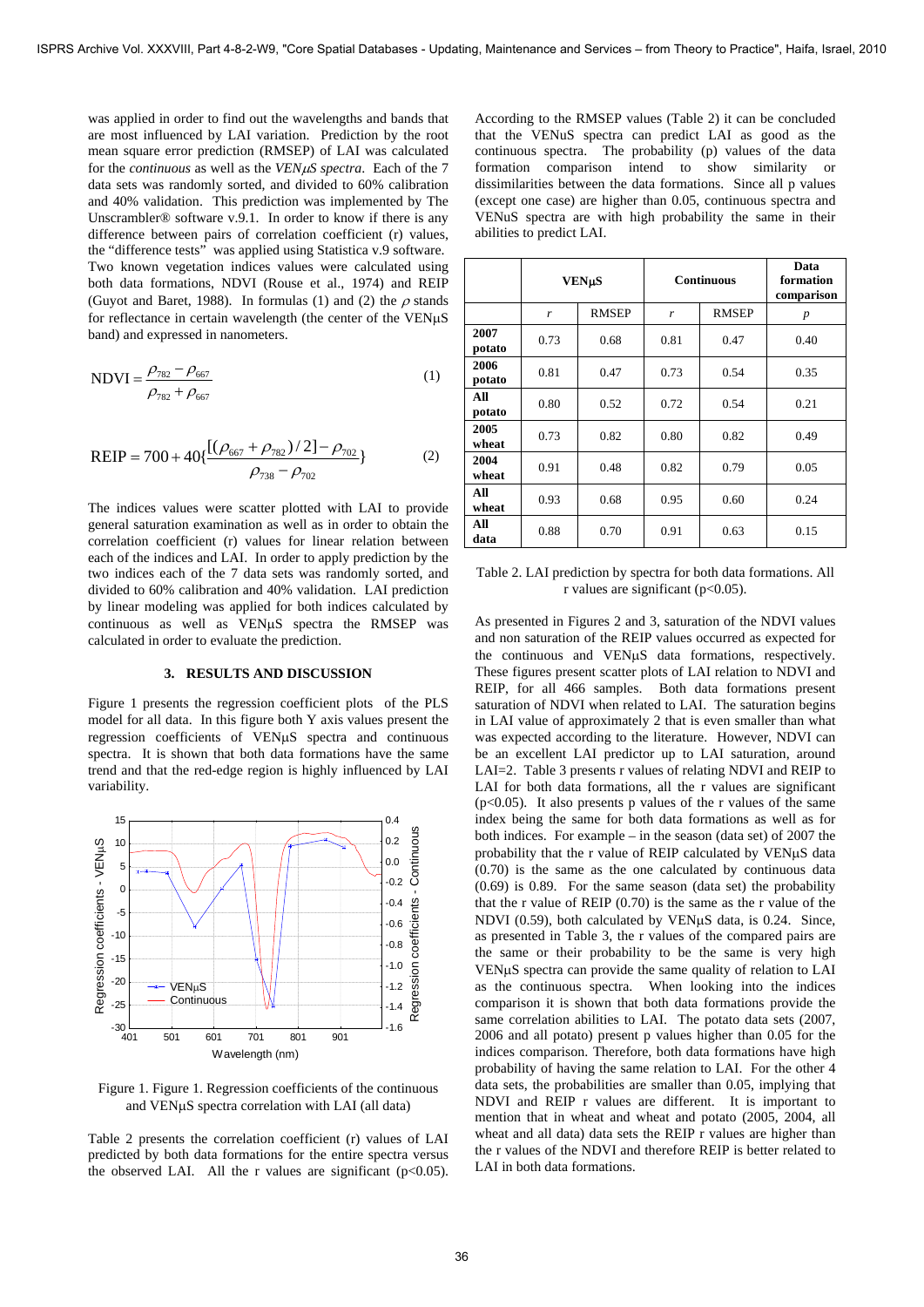

Figure 2. Relation of LAI to REIP and NDVI calculated by continuous spectra



Figure 3. Relation of LAI to REIP and NDVI calculated by VENμS spectra

|                | <b>VEN<sub>µ</sub>S</b> |             |             | <b>Continuous</b> | comparison       | Data formation | <b>Indices comparison</b> |                   |  |
|----------------|-------------------------|-------------|-------------|-------------------|------------------|----------------|---------------------------|-------------------|--|
|                | r                       |             |             | r                 | $\boldsymbol{p}$ |                | $\boldsymbol{p}$          |                   |  |
|                | <b>NDVI</b>             | <b>REIP</b> | <b>NDVI</b> | <b>REIP</b>       | <b>NDVI</b>      | <b>REIP</b>    | <b>VEN<sub>µ</sub>S</b>   | <b>Continuous</b> |  |
| 2007<br>potato | 0.59                    | 0.70        | 0.60        | 0.69              | 0.91             | 0.89           | 0.24                      | 0.19              |  |
| 2006<br>potato | 0.55                    | 0.54        | 0.55        | 0.55              |                  | 0.91           | 0.83                      | T                 |  |
| All potato     | 0.57                    | 0.62        | 0.57        | 0.63              | 1                | 0.86           | 0.42                      | 0.42              |  |
| 2005 wheat     | 0.32                    | 0.76        | 0.38        | 0.75              | 0.64             | 0.87           | 0.000                     | 0.000             |  |
| 2004 wheat     | 0.71                    | 0.84        | 0.71        | 0.85              | 1                | 0.76           | 0.005                     | 0.002             |  |
| All wheat      | 0.77                    | 0.92        | 0.78        | 0.92              | 0.78             |                | 0.000                     | 0.000             |  |
| All data       | 0.67                    | 0.78        | 0.66        | 0.79              | 0.79             | 0.69           | 0.000                     | 0.000             |  |

Table 3. Correlation of NDVI and REIP indices to LAI and probability of difference; calibration data

|                | <b>VENuS</b> |             | <b>Continuous</b> |             | <b>VEN<sub>µ</sub>S</b> |             |              | <b>Continuous</b> | Data formation<br>comparison |             | <b>Indices comparison</b> |                   |
|----------------|--------------|-------------|-------------------|-------------|-------------------------|-------------|--------------|-------------------|------------------------------|-------------|---------------------------|-------------------|
|                | r            |             | r                 |             | <b>RMSEP</b>            |             | <b>RMSEP</b> |                   | $\boldsymbol{p}$             |             | $\boldsymbol{p}$          |                   |
|                | <b>NDVI</b>  | <b>REIP</b> | <b>NDVI</b>       | <b>REIP</b> | <b>NDVI</b>             | <b>REIP</b> | <b>NDVI</b>  | <b>REIP</b>       | <b>NDVI</b>                  | <b>REIP</b> | <b>VENuS</b>              | <b>Continuous</b> |
| 2007<br>potato | 0.50         | 0.59        | 0.56              | 0.69        | 0.75                    | 0.69        | 0.84         | 0.69              | 0.72                         | 0.47        | 0.58                      | 0.36              |
| 2006<br>potato | 0.62         | 0.48        | 0.66              | 0.66        | 0.62                    | 0.68        | 0.61         | 0.63              | 0.75                         | 0.20        | 0.34                      | 1                 |
| All<br>potato  | 0.65         | 0.64        | 0.53              | 0.57        | 0.68                    | 0.66        | 0.71         | 0.68              | 0.23                         | 0.47        | 0.91                      | 0.71              |
| 2005<br>wheat  | 0.36         | 0.72        | 0.49              | 0.84        | 1.15                    | 0.85        | 1.31         | 0.79              | 0.51                         | 0.20        | 0.03                      | 0.006             |
| 2004<br>wheat  | 0.73         | 0.84        | 0.69              | 0.89        | 0.96                    | 0.77        | 0.91         | 0.56              | 0.67                         | 0.29        | 0.12                      | 0.003             |
| All<br>wheat   | 0.77         | 0.93        | 0.77              | 0.93        | 1.14                    | 0.67        | 1.21         | 0.74              |                              | -1          | 0.000                     | 0.000             |
| All data       | 0.68         | 0.81        | 0.65              | 0.81        | 1.14                    | 0.92        | 1.18         | 0.93              | 0.61                         |             | 0.005                     | 0.001             |

Table 4. LAI prediction by indices for both data formations; validation data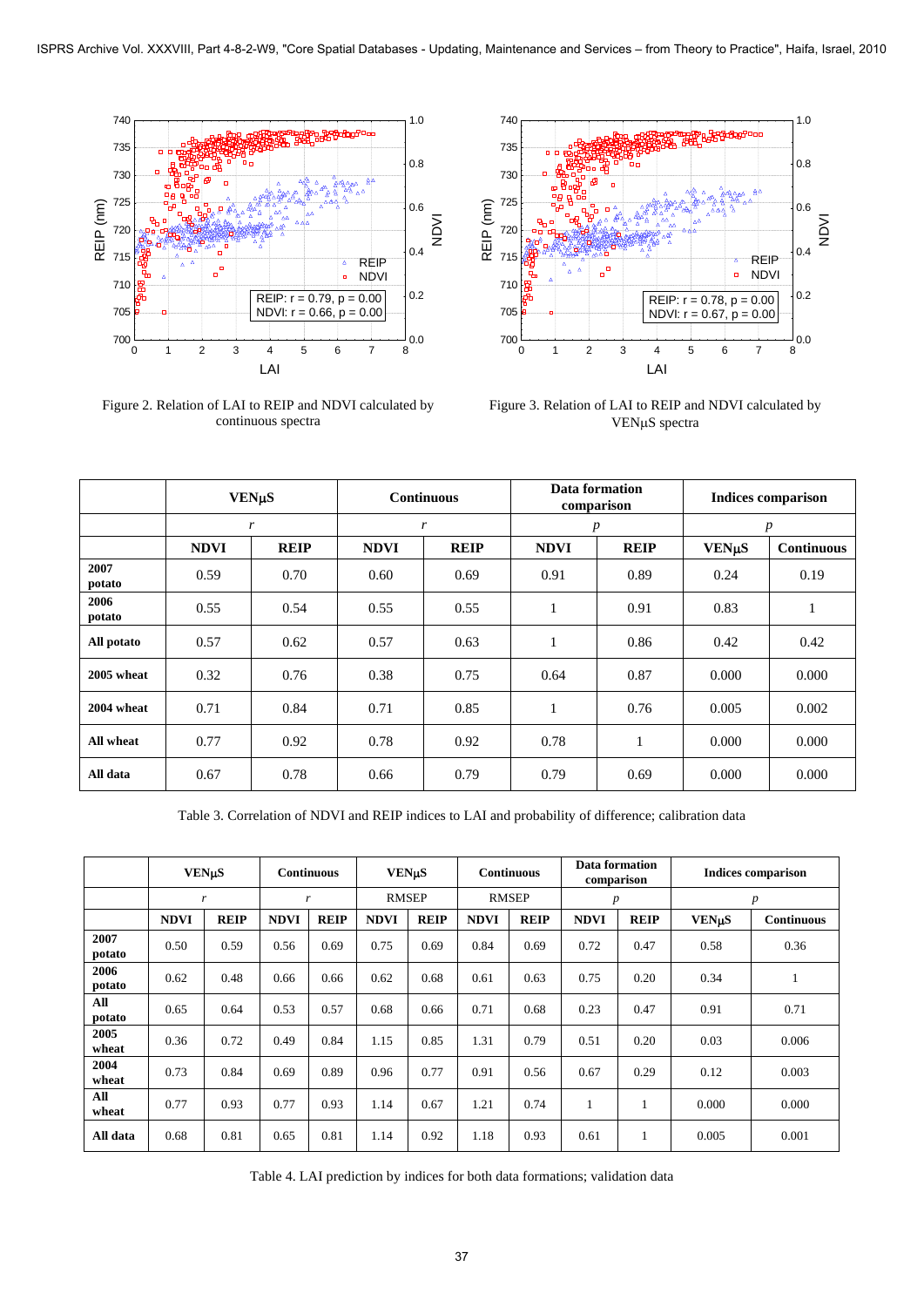Table 4 presents r values of LAI predicted by NDVI and REIP, calculated by both data formations, versus the observed LAI, all the r values are significant ( $p<0.05$ ). The RMSEP values of both data formations show advantage for the REIP, except for the case of data set 2006 by VENμS data. According to Table 4, for wheat, REIP has higher LAI prediction quality than NDVI. The p values of the data formation comparison are the probability that the r values of both data formations are the same. All p values of the data formation comparison are higher than 0.05, therefore the abilities of NDVI and REIP calculated by continuous and VENuS spectra to predict LAI are significantly the same for all 7 data sets. The indices comparison of p values shows the same behavior as in Table 2. Therefore, as mentioned before, the continuous data do not provide any significant advantage over the VENμS data. As observed in Table 2 for the last 4 data sets, REIP is a better predictor of LAI in both data formations, except for the 2004 data set in the case of VENμS resulting no difference between NDVI and REIP but for the other wheat data sets (2005 and all wheat) the REIP has significant advantage over the NDVI.

#### **4. CONCLUSIONS**

- Continuous and VENuS spectra as well as calculated indices relation to LAI and abilities to predict it are in most cases with high probability the same. The continuous data do not provide any robust or significant advantage over the VENμS resampled data. Therefore, in the spectral point of view the VENμS is as good as continuous data for LAI prediction.
- The red-edge is the most influenced area by LAI variability, the NDVI is saturated when related to LAI around 2, and for wheat REIP has significantly better relation and higher prediction accuracy to LAI than NDVI. Therefore the REIP is concluded to be a better index than NDVI for LAI assessment for wheat.
- Different crops presents different results therefore there is a need to explore more crops in order to explore the robustness of the results and also to obtain data from more seasons of wheat and potato in order to provide wider statistical basis.

## **5. SUMMERY**

In order to demonstrate the ability of VENμS spectral bands to assess LAI values in field crops two spectral data formations (continuous and VENμS), for wheat and potato plants, were implemented. The relation of the data formations to LAI and prediction of it by entire spectra as well as by calculated indices (REIP and NDVI) were explored by several methods. The PLS analysis presented the red-edge as the most sensitive region to LAI variability and therefore the REIP was introduced to this study. Simple relation of the indices to LAI was also applied as well as prediction of LAI by the entire spectra as well as by indices. The results show that the superspectral band setting, as exists on the VENμS system, can perform as good as hyperspectral sensors in LAI prediction. For wheat the REIP is significantly a better predictor of LAI than the NDVI and therefore can by applied by VENμS for the same application.

The REIP calculated by VENμS data should be explored also for natural habitats in order to provide LAI assessment leading to productivity monitoring and potentially provide an additional environmental application for VENμS beside the potential agricultural application presented here.

## **ACKNOWLEDGMENTS**

This research was supported in part by Research Grant Award No. IS-3721-05R from BARD, The United States - Israel Binational Agricultural Research and Development Fund; the Chief Scientist of the Israeli Ministry of Agriculture, and the Israeli Ministry of Science, Culture, and Sport.

#### **REFERENCE**

- Aparicio, N., Villegas, D., Araus, J., L., Casadesus, J. and Royo, C., 2002. Relationship between growth traits and spectral vegetation indices in durum wheat. Crop Science, 42, pp. 1547-1555.
- Baret, F., Jacquemoud, S., Guyot, G. and Leprieur, C., 1992. Modeled Analysis of the Biophysical Nature of Spectral Shifts and Comparison with Information-Content of Broad Bands. Remote Sensing of Environment, 41(2-3), pp. 133-142.
- Blackburn, G.A. and Steele, C.M., 1999. Towards the remote sensing of matorral vegetation physiology: Relationships between spectral reflectance, pigment, and biophysical characteristics of semiarid bushland canopies. Remote Sensing of Environment, 70(3), pp. 278-292.
- Clark, R.N., King, T.V.V., Ager, C. and Swayze, G.A., 1995. Initial Vegetation Species and Senescence/Stress Indicator Mapping in the San Luis Valley, Colorado Using Imaging Spectrometer Data. In: H.H. Posey, J.A. Pendelton and D. Van Zyl (Editors), Summitville Forum '95. Colorado Geological Survey Special Publication, pp. 64-69.
- Clevers, J., G, P, W., de Jong, s., m., Ephama, G., F., Van der Meer, F., Bakker, W., H., Skidmore, A. and Addink, E., A., 2001. MERIS and the red-edge position International Journal of Applied Earth Observation and Geoinformation, 3(4), pp. 313- 320.
- Coyne, P.I., Aiken, R.M., Maas, S.J. and Lamm, F.R., 2009. Evaluating YieldTracker Forecasts for Maize in Western Kansas. Agronomy Journal, 101(3), pp. 671-680.
- Darvishzadeh, R., Skidmore, A., Schlerf, M., Atzberger, C., Corsi, F. and Cho, M., 2008. LAI and chlorophyll estimation for a heterogeneous grassland using hyperspectral measurements. Isprs Journal of Photogrammetry and Remote Sensing, 63(4), pp. 409-426.